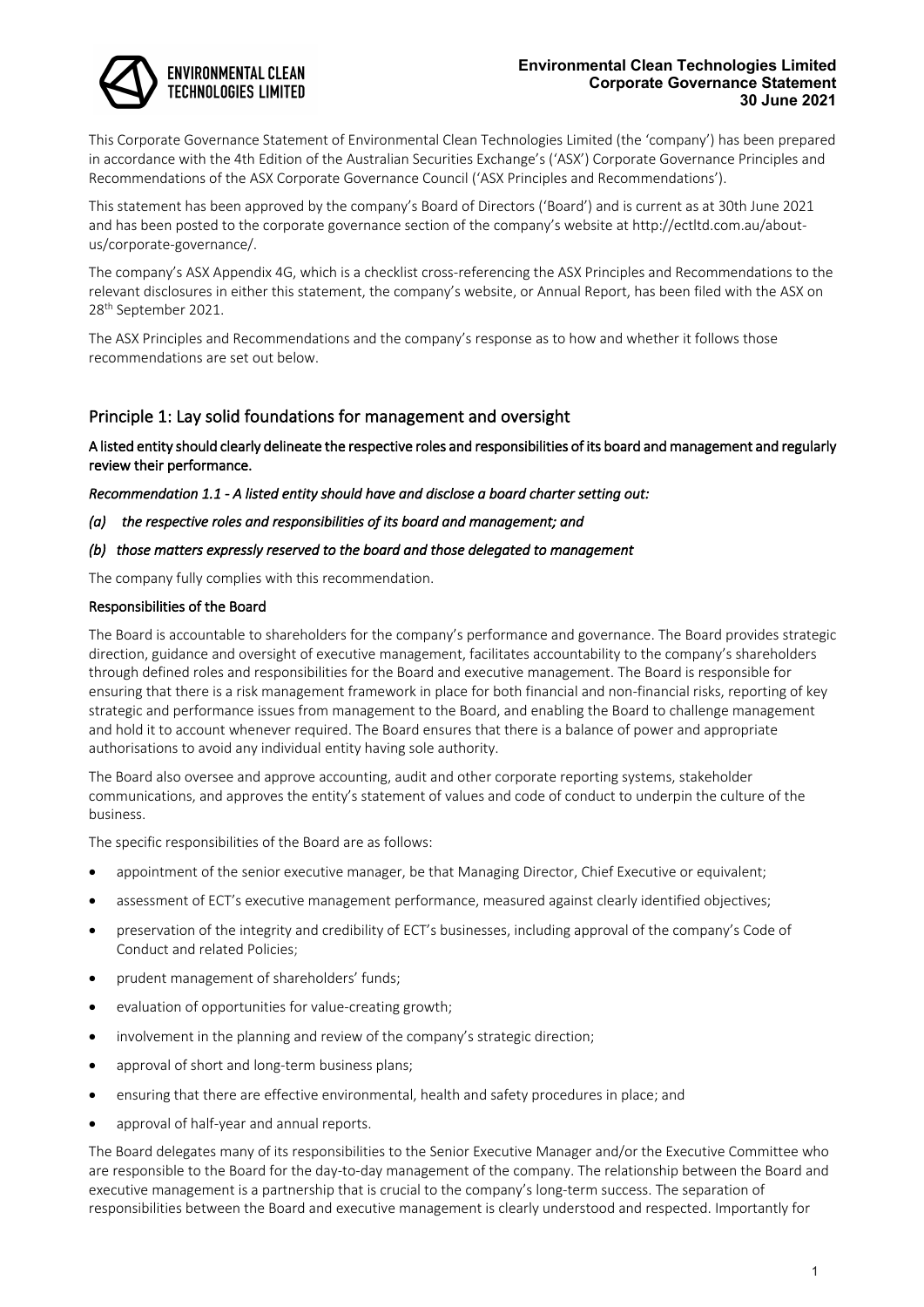# **ENVIRONMENTAL CLEAN** TECHNOLOGIES LIMITED

#### **Environmental Clean Technologies Limited Corporate Governance Statement 30 June 2021**

ensuring the integrity of the financial statements the senior executive manager provides a management representation letter to the Board that certifies that the company's financial statements present a true and fair view of the results and the financial position of the company and are in accordance with relevant accounting standards.

In addition, the Board has received a statement from the Managing Director and Chief Financial Officer (CFO) as part of the Executive Committee that the declaration provided in accordance with section 295A of the Corporations Act 2001 is founded on a sound system of risk management and internal control and that the system is operating efficiently in all material aspects in relation to financial reporting risks.

The Board Charter is available at http://ectltd.com.au/about-us/corporate-governance/.

# *Recommendation 1.2 - A listed entity should:*

- *(a) undertake appropriate checks before appointing a director or senior executive or putting someone forward for election as a director; and*
- *(b) provide security holders with all material information in its possession relevant to a decision on whether or not to elect or re-elect a director.*

The company fully complies with this recommendation.

The company undertakes comprehensive reference checks prior to appointing a director or putting that person forward as a candidate to ensure that person is competent, experienced, and would not be impaired in any way from undertaking the duties of director. The company provides relevant information to shareholders for their consideration about the attributes of candidates together with whether the Board supports the appointment or re-election.

Election or re-election information provided to security holders includes the candidates biography detailing their experience, skill and qualifications, other material directorships held, any material information from background checks arising, details of any interest, position or relationship that may influence (actual or perceived) their capacity to bring independent judgement to bear on Board issues or act in the best interests of the company, whether the Board would consider the candidate an independent director and where relevant, the term of office currently served.

# *Recommendation 1.3 - A listed entity should have a written agreement with each director and senior executive setting out the terms of their appointment.*

The company fully complies with this recommendation

The terms of the appointment of a non-executive director, executive directors and senior executives are agreed upon and set out in writing at the time of appointment.

The terms of appointment include the requirement to comply with the company's key policies including policies dealing with anti-bribery, corruption, trading policies, confidentiality obligations and access to corporate information. Terms also include provision of indemnity and insurance arrangements, a requirement to notify the company of matters which could affect the director's independence, and a requirement to seek the company's approval before accepting any new role that could impact upon the time commitment expected of the director or give rise to a conflict of interest.

# *Recommendation 1.4 - The company secretary of a listed entity should be accountable directly to the board, through the chair, on all matters to do with the proper functioning of the board.*

The company fully complies with this recommendation.

The Company Secretary reports directly to the Board through the Chairman and is accessible to all directors. The role of the company secretary includes advising the Board and committees on governance matters and monitoring that Board and committee policy and procedures are followed.

#### *Recommendation 1.5 - A listed entity should:*

- *(a) have and disclose a diversity policy;*
- *(b) through its board or committee of the board, set measurable objectives for achieving gender diversity in the composition of its board, senior executives and workforce generally; and*
- *(c) disclose in relation to each reporting period:* 
	- *(1) the measurable objectives set for that period to achieve gender diversity;*
	- *(2) the entity's progress towards achieving those objectives; and*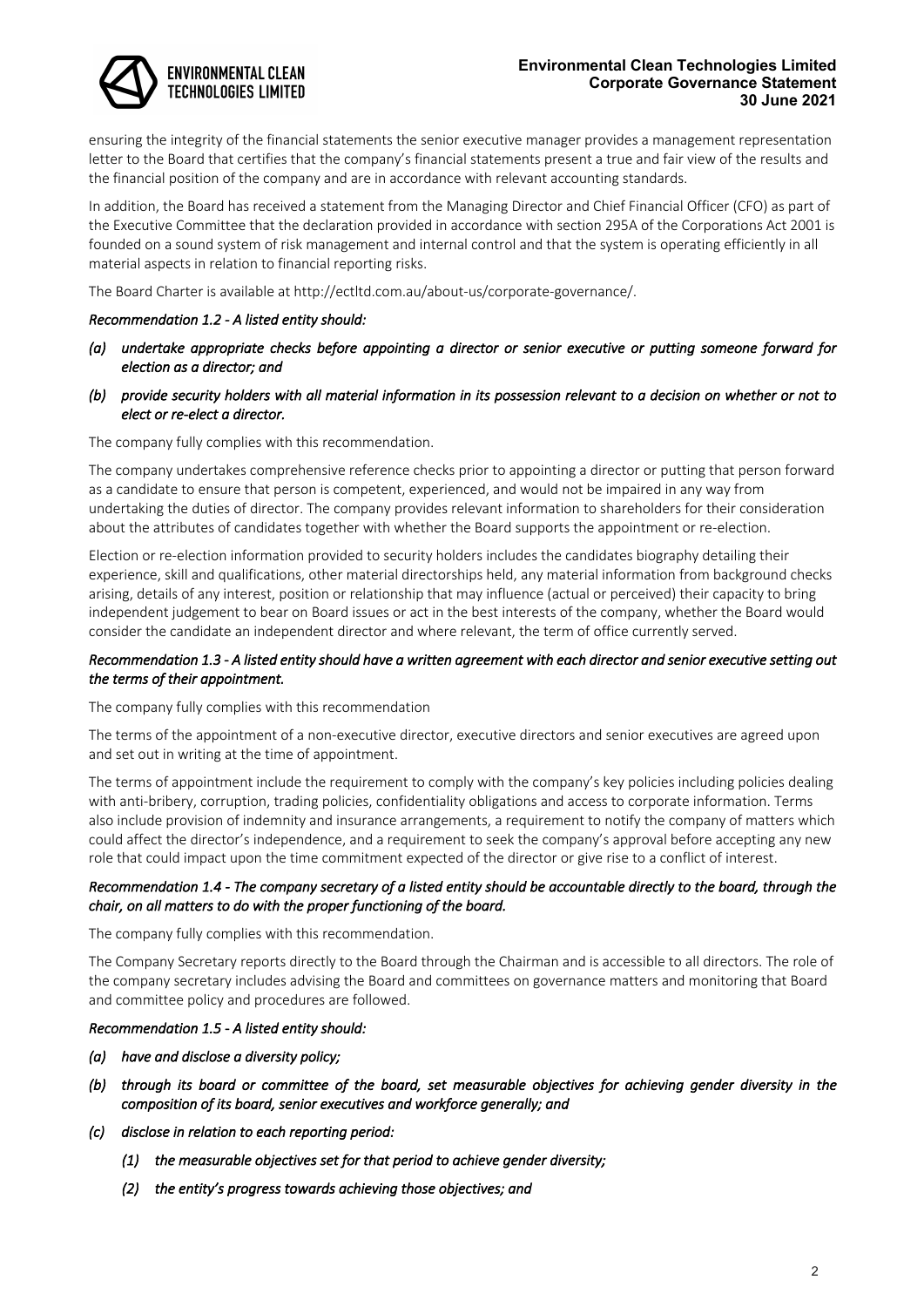

# *(3) either:*

- *(a) the respective proportions of men and women on the board, in senior executive positions and across the whole workforce (including how the entity has defined "senior executive" for these purposes); or*
- *(b) if the entity is a "relevant employer" under the Workplace Gender Equality Act, the entity's most recent "Gender Equality Indicators", as defined in and published under that Act.*

The company does not yet comply with this recommendation.

The directors note the ASX Corporate Governance Council Recommendation for companies to establish a policy concerning diversity and setting measurable objectives for gender diversity in the composition of its board, senior executives and workforce generally.

Empowering and promoting social and economic inclusion, irrespective of diversity is an important aspect of good people management and ECT's guiding principle is that "all staff are paid market rates based upon their skillset, regardless of sex, age, disability, race, ethnicity, origin, or other status". ECT intends to transition towards measurable objectives that facilitate the transition to a more diverse workforce.

#### *Recommendation 1.6 - A listed entity should:*

- *(a) have and disclose a process for periodically evaluating the performance of the Board, its committees and individual directors; and*
- *(b) disclose for each reporting period, whether a performance evaluation has been undertaken in accordance with that process during or in respect of that period.*

The company fully complies with this recommendation.

The Board's policy is to review its performance annually, as well as the performance of individual Committees and individual directors (including the performance of the Chairman as Chairman of the Board). The use of an external facilitator may be utilised periodically to assist in the review process. The process includes collective Board discussions and individual interviews conducted by the directors. The review of the Chairman's role is conducted by the nonexecutive directors.

A performance review was conducted during the period.

#### *Recommendation 1.7 - A listed entity should:*

- *(a) have and disclose a process for evaluating the performance of its senior executives at least once every reporting period; and*
- *(b) disclose for each reporting period, whether a performance evaluation has been undertaken in accordance with that process during or in respect of that period.*

The company fully complies with this recommendation.

The Board conducts an annual performance assessment of the executive management against agreed performance measures determined at the start of the year. In assessing the performance of each senior executive, the review includes consideration of the senior executive's function, individual targets, group targets, and the overall performance of the company.

A performance review was conducted during the period.

# Principle 2: Structure the board to be effective and add value

The board of a listed entity should be of an appropriate size and collectively have the skills, commitment and knowledge of the entity and the industry in which it operates, to enable it to discharge its duties effectively and to add value.

*Recommendation 2.1 - The board of a listed entity should:* 

- *(a) have a nomination committee which:* 
	- *(1) has at least three members, a majority of whom are independent directors; and*
	- *(2) is chaired by an independent director,*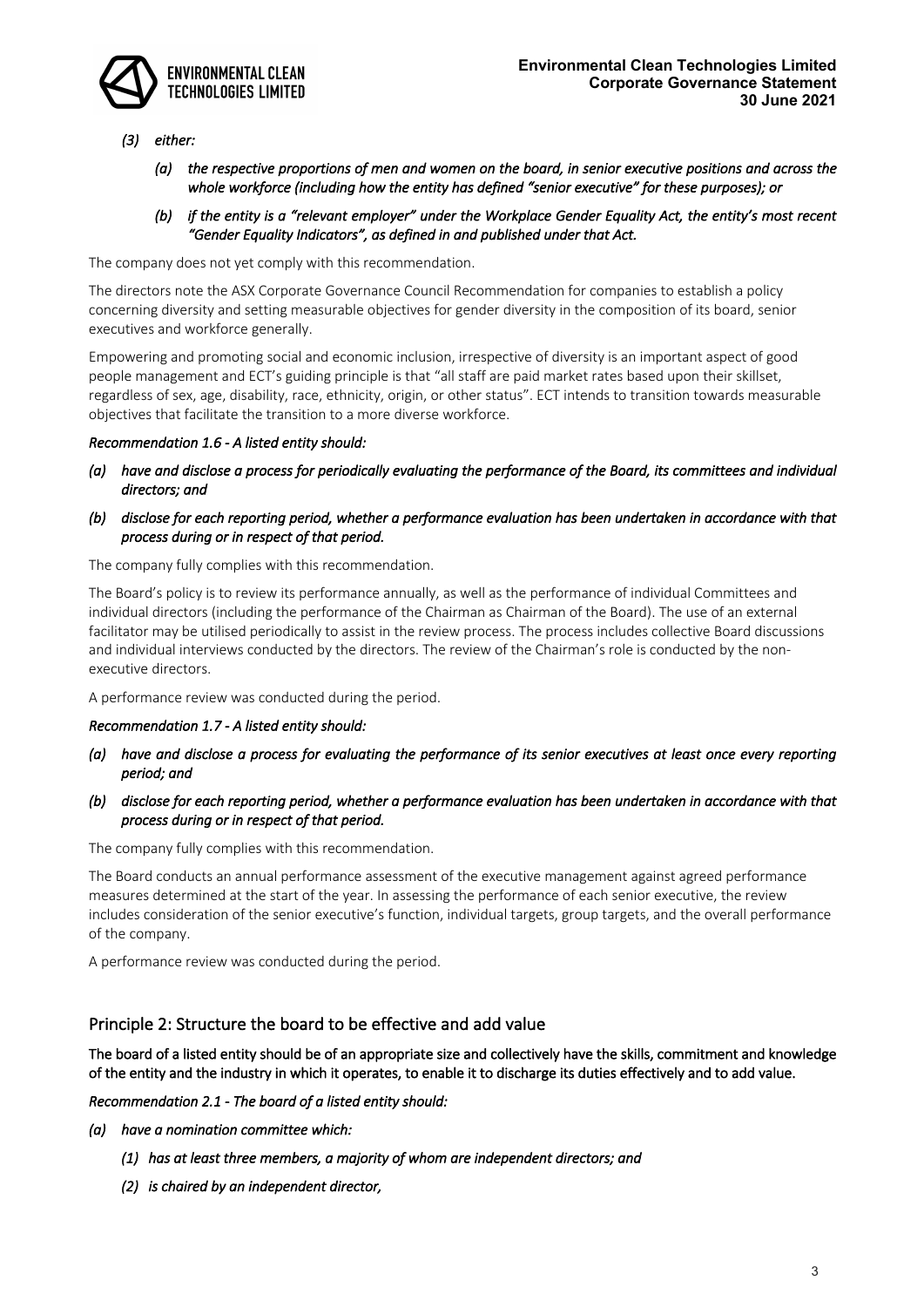

*and disclose:* 

- *(3) the charter of the committee;*
- *(4) the members of the committee; and*
- *(5) as at the end of each reporting period, the number of times the committee met throughout the period and the individual attendances of the members at those meetings; or*
- *(b) if it does not have a nomination committee, disclose that fact and the processes it employs to address board succession issues and to ensure that the board has the appropriate balance of skills, knowledge, experience, independence and diversity to enable it to discharge its duties and responsibilities effectively.*

The company does not yet comply with this recommendation.

ECT has four directors on the Board, which are not considered to be independent. The Board does not maintain a formal Nomination Committee as it is considered that the current size does not warrant the formal establishment of a separate committee. The Board deals with matters that would be performed by such a committee, such as the identification of skills and competencies required for the Board and related committees, as well as nomination, selection and performance evaluation of non-executive directors. The Board does not actively manage succession planning, but leverages existing networks to identify appropriate candidates when a Board vacancy occurs, or when a vacancy is forecast. Attributes of candidates put forward will be considered for 'best-fit' to the needs of the Board, which are assessed at the time of the vacancy, regardless of sex, age, disability, race, ethnicity, origin, or other status.

### *Recommendation 2.2 - A listed entity should have and disclose a board skills matrix setting out the mix of skills that the board currently has or is looking to achieve in its membership.*

The company fully complies with this recommendation.

The Board's skills matrix indicates the mix of skills, experience and expertise that are considered necessary at Board level for optimal performance of the Board. The matrix reflects the Board's objective to have an appropriate mix of industry and professional experience including skills such as leadership, governance, strategy, finance, risk, HR, policy development, engineering, project development, intellectual property development and protection, capital markets, international business and customer relationship management. External consultants may be brought in with specialist knowledge to address areas where there is an attribute deficiency in the Board.

| <b>Skills Matrix</b>                                | Glenn<br>Fozard | Jason Marinko | James<br>Blackburn | Tim<br>Wise |
|-----------------------------------------------------|-----------------|---------------|--------------------|-------------|
| Leadership                                          |                 |               |                    |             |
| Governance                                          | $\bullet$       |               |                    |             |
| Strategy                                            | $\bullet$       |               | $\bullet$          |             |
| Finance                                             |                 |               |                    |             |
| Risk                                                |                 |               |                    |             |
| <b>HR</b>                                           | $\bullet$       |               |                    |             |
| Policy Development                                  | $\bullet$       |               |                    |             |
| Engineering                                         |                 |               |                    |             |
| Project Development                                 |                 |               | $\bullet$          |             |
| Intellectual Property Development and<br>Protection |                 |               |                    |             |
| Capital Markets                                     | $\bullet$       |               |                    |             |
| <b>International Business</b>                       | $\bullet$       |               |                    |             |
| Customer Relationship Management                    | ٠               |               |                    |             |
| Legal                                               |                 |               |                    |             |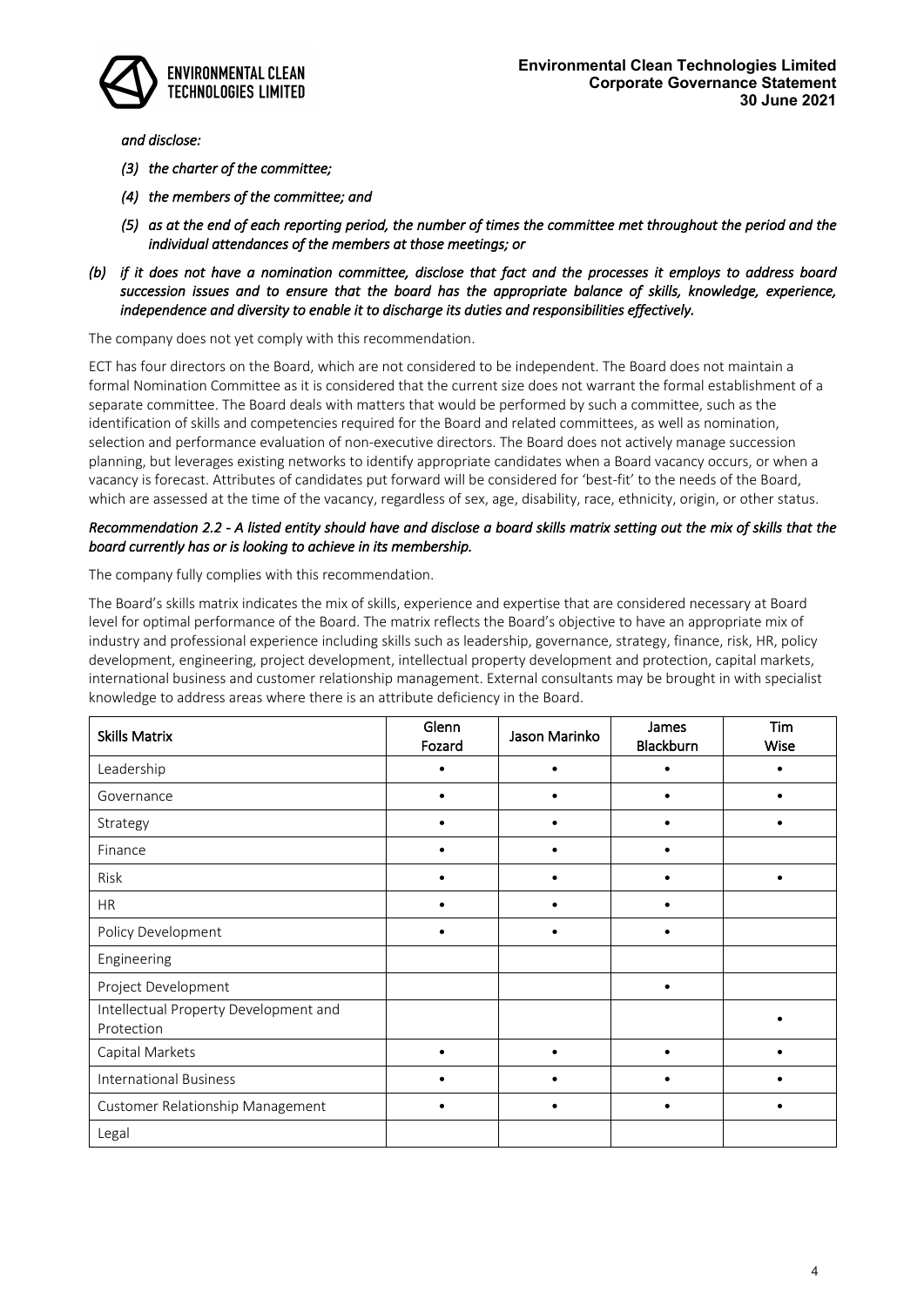

*Recommendation 2.3 - A listed entity should disclose:* 

- *(a) the names of the directors considered by the Board to be independent directors;*
- *(b) if a director has an interest, position or relationship of the type described in Box 2.3 but the board is of the opinion that it does not compromise the independence of the director, the nature of the interest, position or relationship in question and an explanation of why the board is of that opinion; and*

# *(c) the length of service of each director.*

The company fully complies with this recommendation.

Details of the Board of directors, their appointment date, length of service and independence status is as follows:

| Director's name | Appointment date  | Length of service at<br>reporting date | Independence status |
|-----------------|-------------------|----------------------------------------|---------------------|
| Glenn Fozard    | 17 July 2013      | 7 years, 11 months                     | Not independent     |
| *Tim Wise       | 3 September 2021  | N/A                                    | Not Independent     |
| James Blackburn | 11 September 2019 | 1 year, 9 months                       | Not independent     |
| *Jason Marinko  | 3 September 2021  | N/A                                    | Not independent     |

\*After the Reporting Period, Ashley Moore and Neil O'Keefe were replaced by Jason Marinko and Tim Wise as directors of the company. Jason and Tim are not independent.

An independent director is one who is not aligned with the interests of management or a substantial holder and can, and will, bring an independent judgment to bear on issues before the Board. They shall be free of any interest, position or relationship that might influence or reasonably be perceived to influence in a material respect their capacity to bring an independent judgment to issues before the Board and will act in the best interests of the company as a whole rather than in the interest of any individual security holder or other party.

The Board may determine that a director is independent notwithstanding the existence of an interest, position, association or relationship of the kind identified in the examples listed under Recommendation 2.3 of the ASX Principles and Recommendations.

#### *Recommendation 2.4 - A majority of the board of a listed entity should be independent directors.*

The company does not yet comply with this recommendation.

There are currently four members on the company's Board. Having regard to the company's response to Recommendation 2.3 above, the majority of the Board are not independent. The Board considers that the company is reliant upon the business relationships and interests that it has with the non-independent directors, and their expertise, in order to achieve its objectives at this time. Until such time as the company is of a size that warrants the appointment of additional non-executive and independent directors, the Board is of the view that the absence of a majority of independent directors is not an impediment to its operations, shareholders or other stakeholders.

# *Recommendation 2.5 - The Chair of the board of a listed entity should be an independent director and, in particular, should not be the same person as the CEO of the entity.*

The company does not yet fully comply with this recommendation.

On 30th June 2021, Glenn Fozard was the Executive Chairman of the company, and was not independent. After the Reporting Period, Glenn Fozard was replaced by Jason Marinko as Chairman (non-executive). Glenn became Managing Director of the company.

The Board recognises the importance that the Chair should be independent but is of the current view that it is not in the best interests of the company or shareholders for this matter to be addressed at a time where the focus of the Board is on delivering key business outcomes that lead to revenue generation for the business. Once these matters are dealt with, the company will revisit the move to appoint an independent non-executive director to be Chair.

# *Recommendation 2.6 - A listed entity should have a program for inducting new directors and for periodically reviewing whether there is a need for existing directors to undertake professional development to maintain the skills and knowledge needed to perform their role as directors effectively.*

The company does not yet fully comply with this recommendation.

The company does not have in place a formal induction program or professional development program for directors.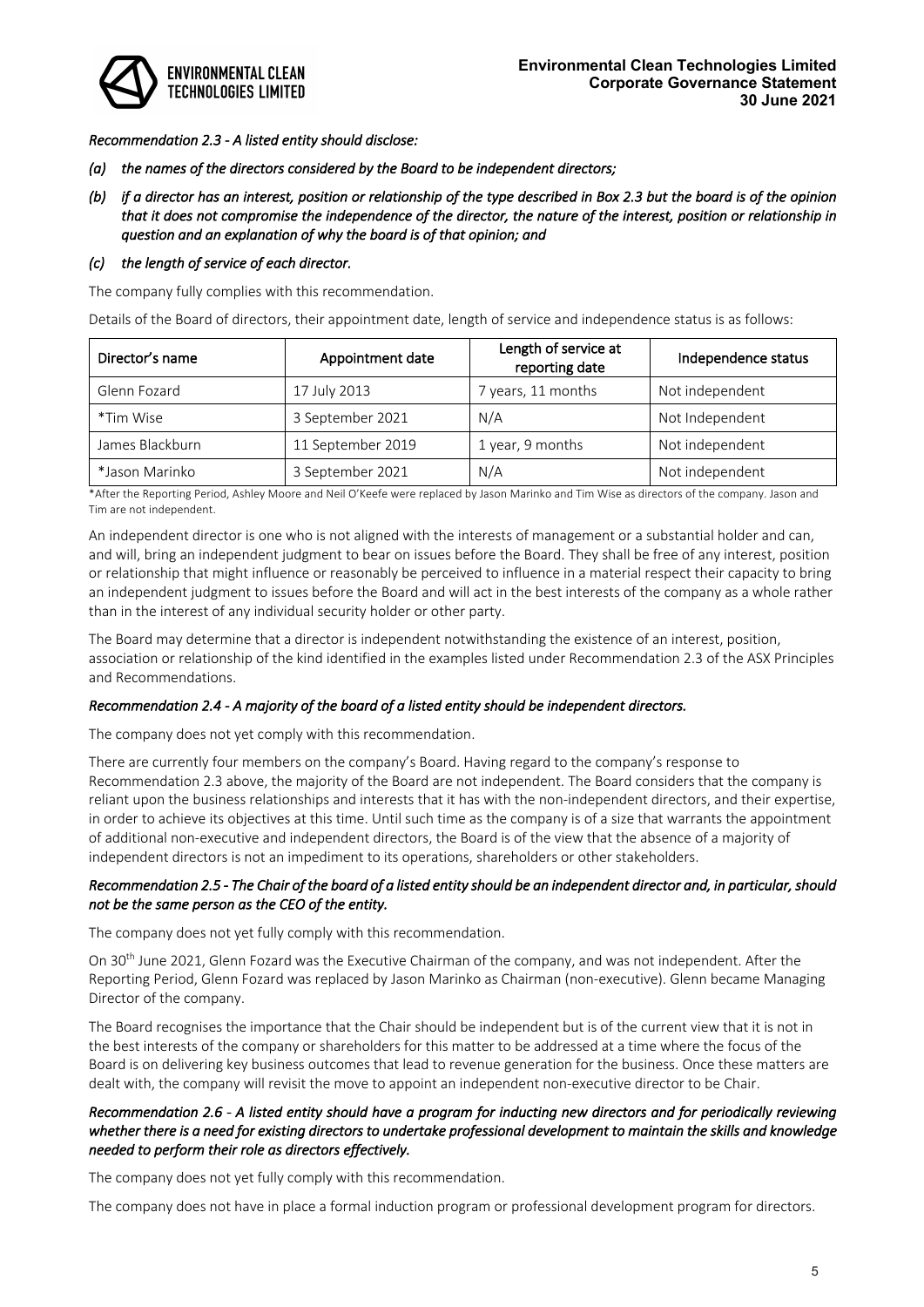

New directors undertake an induction program coordinated by the Company Secretary that briefs and informs the director on all relevant aspects of the company's operations and background.

# Principle 3: Instil a culture of acting lawfully, ethically and responsibly

# A listed entity should instil and continually reinforce a culture across the organisation of acting lawfully, ethically and responsibly.

# *Recommendation 3.1 - A listed entity should articulate and disclose its values.*

The company fully complies with this recommendation.

As a listed entity, the company instils and continually reinforces a culture across the organisation of acting lawfully, ethically and responsibly. The company's values represent the guiding principles and norms which define the type of company it aspires to be and what it requires from its directors, senior executives and employees to achieve that aspiration. In formulating its values, the entity considers the behaviours that are needed to build long term sustainable value for security holders and the need to preserve and protect its reputation with key stakeholders such as customers, employees, suppliers, creditors and regulators.

The company's values are included as part of its code of conduct, which is available on the company's website. They are approved by the Board and the senior executive team are charged with the responsibility of embedding them across the organisation.

# *Recommendation 3.2 - A listed entity should:*

# *(a) have and disclose a code of conduct for its directors, senior executives and employees; and*

# *(b) ensure that the board or a committee of the board is informed of any material breaches of that code.*

The company fully complies with this recommendation

The company maintains a code of conduct for its directors, senior executives and employees. In summary, the code requires that each person act honestly, in good faith and in the best interests of the company; exercise a duty of care; use the powers of office in the best interests of the company and not for personal gain; declare any conflict of interest; safeguard company's assets and information; and not undertake any action that may jeopardise the reputation of company.

The Board is required to be informed of any material breaches of its code of conduct as it is closely related, and cross referenced to the company's corporate culture. All employees are trained on their obligations under the code of conduct.

The company's code of conduct can be found on ECT's website: http://ectltd.com.au/about-us/corporate-governance.

#### *Recommendation 3.3 - A listed entity should:*

#### *(a) have and disclose a whistleblower policy; and*

# *(b) ensure that the board or a committee of the board is informed of any material incidents reported under that policy.*

The company fully complies with this recommendation.

The company maintains a whistleblower policy in accordance with the Corporations Act. The Board acknowledges that a transparent whistleblower policy is essential to good risk management and corporate governance and that it is an important tool for facilitating the safe and secure reporting of any wrongdoing. The policy promotes compliance with law, deters wrongdoing, protects the discloser, and promotes an ethical culture.

The Policy requires that the Board or Audit and Risk Committee be notified of any incidents reported under this Policy; how the Board will investigate disclosures made; how the Board will support and protect the whistleblower; instructions for how a disclosure may be made confidentially and, where applicable, anonymously; the process for keeping a discloser informed; how the Board will ensure fair treatment of all parties involved; and the timeframes for handling and investigating disclosures.

All employees are encouraged to speak up about any unlawful, unethical or irresponsible behaviour noted under the Policy. The Policy is linked to the company's statement of values and culture and provides examples of the types of concerns that may be reported and how, and to whom, reports should be made. All employees are provided with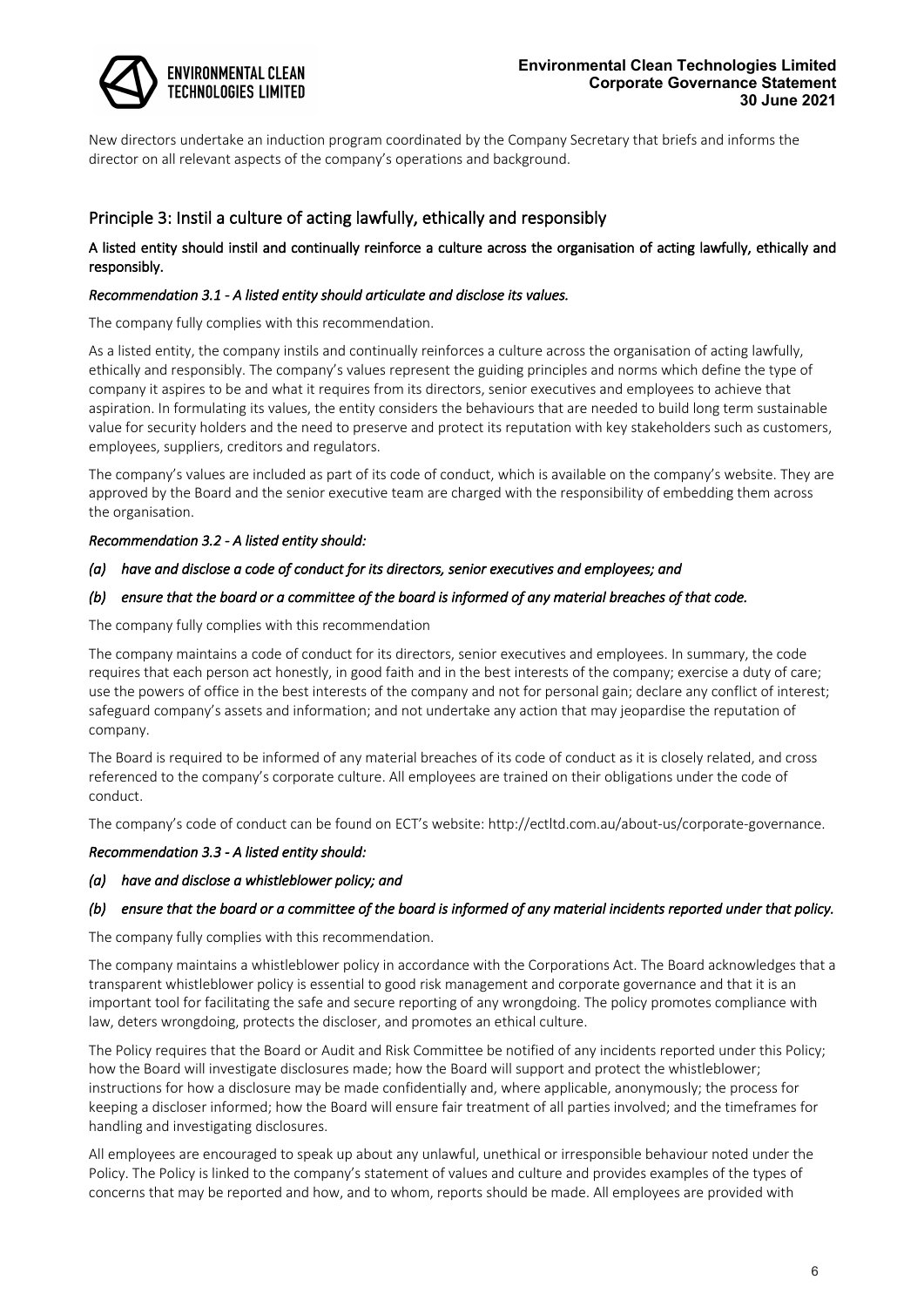

training as to the operation of the policy.

The Whistleblower Policy is periodically reviewed, and a copy is available on the company website: http://ectltd.com.au/about-us/corporate-governance.

### *Recommendation 3.4 - A listed entity should:*

### *(a) have and disclose an anti-bribery and corruption policy; and*

# *(b) ensure that the board or a committee of the board is informed of any material breaches of that policy.*

The company fully complies with this recommendation.

The company has adopted the following policies to improve the broader operating environment and culture, in order to combat corruption and consider actual and perceived internal and external risks to the organisation, applicable regulatory frameworks, and how the policies can be embedded and conveyed across the organisation and its directors, officers, staff and contractors:

- Code of Conduct
- Gifts, Benefits, Bribery and Hospitality Policy
- Offer of Gifts, Benefits and Hospitality Declaration Form
- **•** Gifts, Benefits and Hospitality Register
- Disciplinary Action Procedure.

The Gifts, Benefits and Hospitality Policy details that the giving of bribes, other improper payments such as secret commissions, benefits to public officials, and offering or accepting of gifts, entertainment or hospitality can be illegal or otherwise damage the reputation of the company. The Gifts, Benefits and Hospitality Register documents corruption over the Financial Year. The Company Secretary maintains a Gifts, Benefits and Hospitality Register, ensuring records are subject to regular scrutiny including annual review by the Audit and Risk Committee.

ECT's Disciplinary Action Procedure provides a structured corrective action process to improve and prevent a recurrence of undesirable employee behaviour and performance issues.

# Principle 4: Safeguard the integrity of corporate reports

#### A listed entity should have appropriate processes to verify the integrity of its corporate reports.

#### *Recommendation 4.1 - The board of a listed entity should:*

- *(a) have an audit committee1 which:* 
	- *(1) has at least three members, all of whom are non-executive directors and a majority of whom are independent directors; and*
	- *(2) is chaired by an independent director, who is not the chair of the board,*

*and disclose:* 

- *(3) the charter of the committee;*
- *(4) the relevant qualifications and experience of the members of the committee; and*
- *(5) in relation to each reporting period, the number of times the committee met throughout the period and the individual attendances of the members at those meetings; or*
- *(b) if it does not have an audit committee, disclose that fact and the processes it employs that independently verify and safeguard the integrity of its corporate reporting, including the processes for the appointment and removal of the external auditor and the rotation of the audit engagement partner.*

The company does not yet comply in full with this recommendation.

<sup>&</sup>lt;sup>1</sup> (LR12.7) A listed entity included in the S&P All Ordinaries Index at the beginning of its financial year is required under listing rule 12.7 to have an audit committee for the duration of that financial year. If it is included in the S&P/ASX 300 Index at the beginning of its financial year, it must comply with the structure and disclosure requirements in paragraph (a) of this recommendation. If it has been included in that index for the first time less than 3 months before the beginning of that financial year, it must take steps so that it complies with those requirements within 3 months of the beginning of the financial year.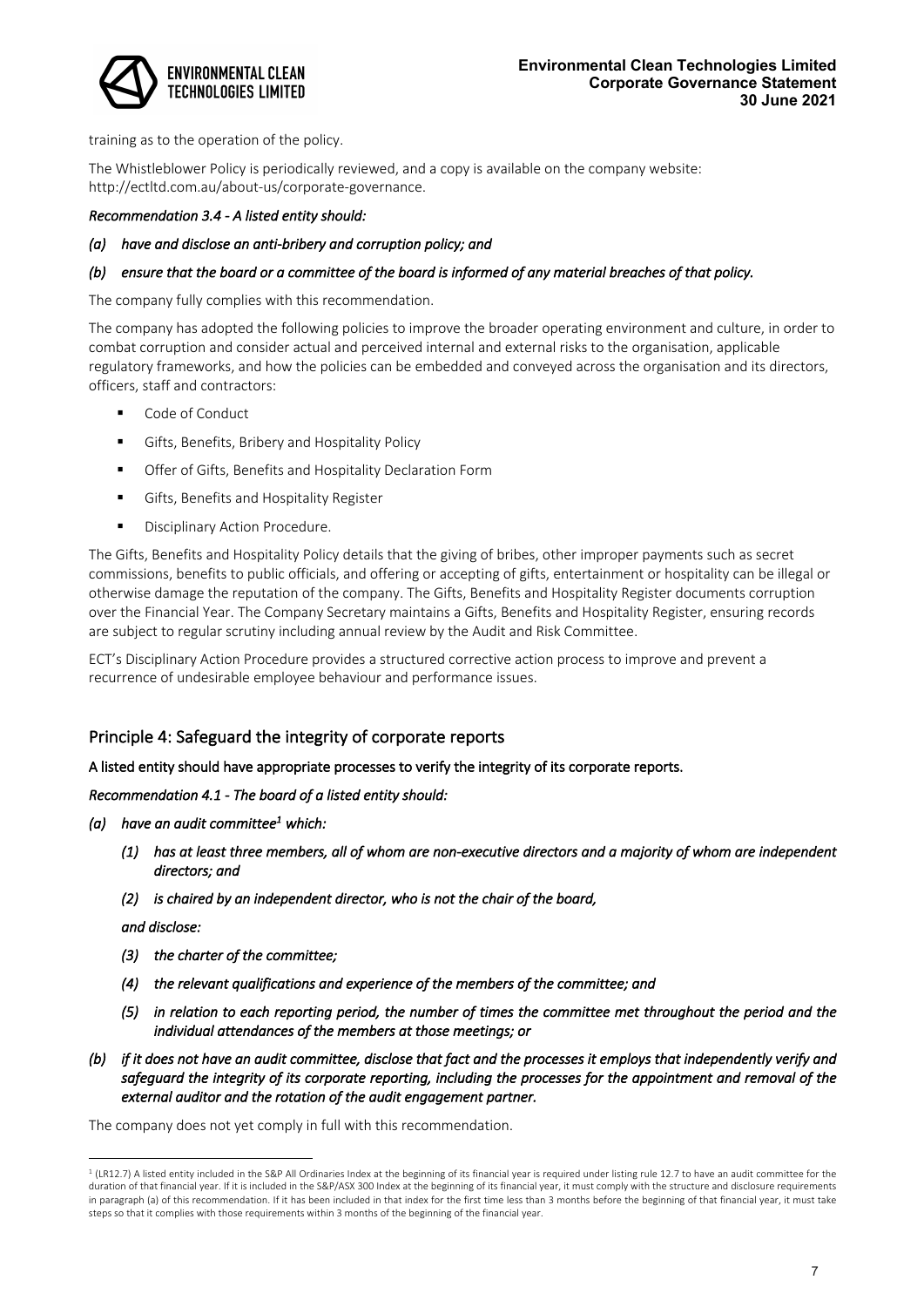

#### **Environmental Clean Technologies Limited Corporate Governance Statement 30 June 2021**

The Board maintains a combined Audit and Risk Committee, the members of which are:

| Name          | Director                | <b>Executive Status</b> | Independence Status |
|---------------|-------------------------|-------------------------|---------------------|
| *Ashley Moore | N/A                     | Committee Chair         | Not independent     |
| Glenn Fozard  | Managing Director (MD)  | Committee Member        | Not independent     |
| Martin Hill   | $N/A$ (CFO)             | Committee Member        | Not independent     |
| Adam Giles    | N/A (Company Secretary) | Committee Member        | Not independent     |

\*As at Reporting Date, Ashley Moore and Neil O'Keefe were directors of the company. Both Ashley and Neil were replaced as directors by Jason Marinko & Tim Wise on 3<sup>rd</sup> September 2021. Neil stepped down from the Audit and Risk Committee at this time and Ashley remained as Committee Chair.

On 30 June 2021, the Committee Members were not independent.

The Board is of the opinion that the members of the committee have the accounting and financial expertise and sufficient understanding of the industry in which the company operates to be able to discharge the committee's mandate effectively.

The Audit and Risk committee meet the external auditor before the annual audit and prior to the release of the half year and annual report, and assess the adequacy of the external audit process, the outcome and the auditors' continued independence.

The CFO and CEO (now MD) meet with external auditors to discuss the adequacy of the company's internal controls and systems used to provide assurance over the integrity of corporate reporting and, where applicable, implement recommendations for improvement deemed necessary. External accounting, compliance and tax specialists may also be engaged to advise on the company's reporting processes, internal controls and compliance obligations.

Details of the qualifications and experience of the members of the Committee is detailed in the 'Information of directors' section of the Directors' report. The number of Committee meetings held and attended by each member is disclosed in the 'Meetings of directors' section of the Directors' Report.

The Charter of the Committee is available at the company's website - http://www.ectltd.com.au/about-us/corporategovernance/.

*Recommendation 4.2 - The board of a listed entity should, before it approves the entity's financial statements for a financial period, receive from its CEO and CFO a declaration that, in their opinion, the financial records of the entity have been properly maintained and that the financial statements comply with the appropriate accounting standards and give a true and fair view of the financial position and performance of the entity and that the opinion has been formed on the basis of a sound system of risk management and internal control which is operating effectively.* 

The company fully complies with this recommendation.

For the financial year ended 30 June 2021 and the half-year ended 31 December 2020, the company's CEO (now MD) and CFO provided the Board with the required declarations.

# *Recommendation 4.3 - A listed entity should disclose its process to verify the integrity of any periodic corporate report it releases to the market that is not audited or reviewed by an external auditor.*

The company fully complies with this recommendation.

The Audit and Risk Committee is responsible for all corporate reports released to the market. The committee is required to satisfy itself that a report is materially accurate, balanced and provides investors with appropriate information to make informed decisions before it is released to the market.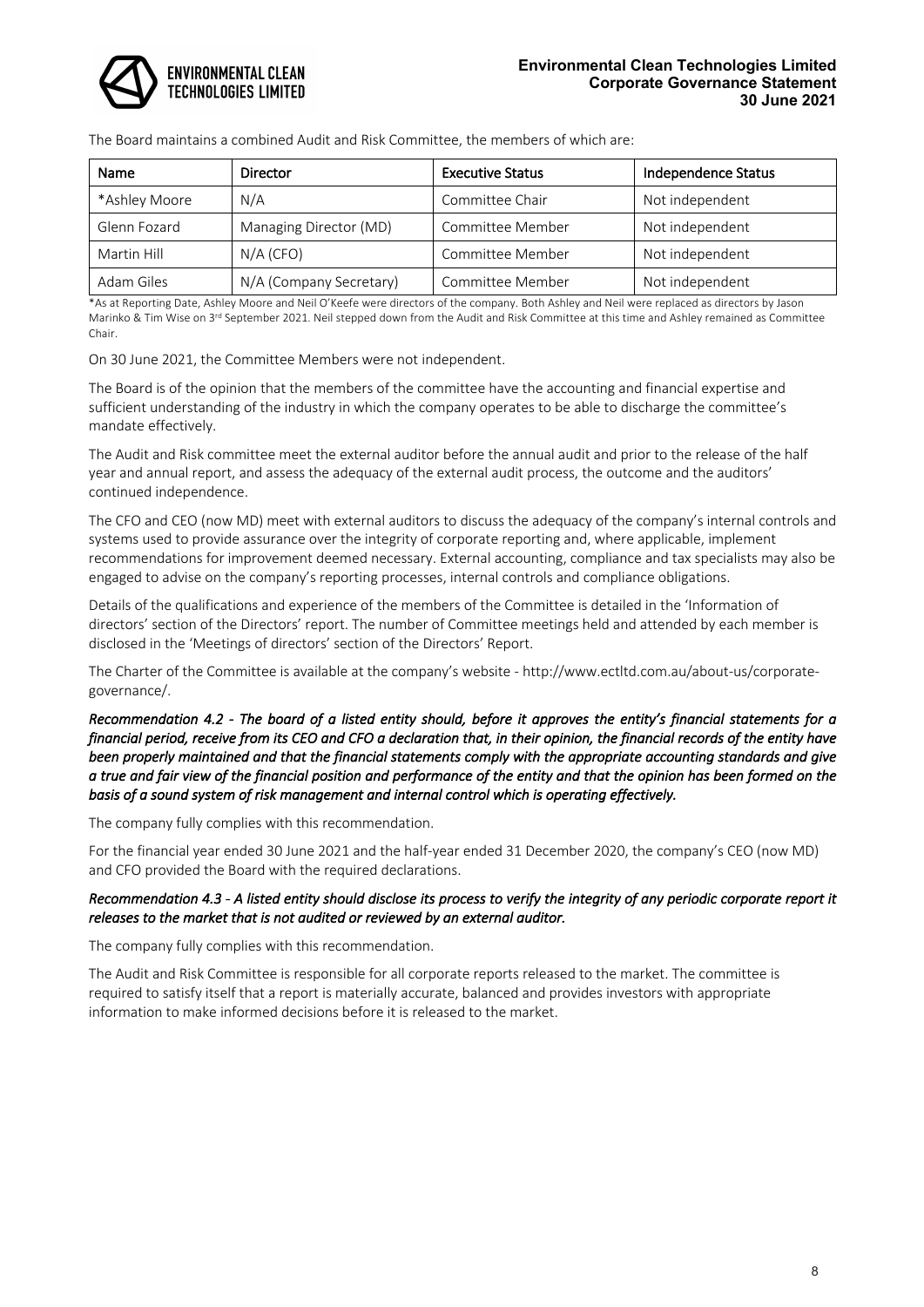

# Principle 5: Make timely and balanced disclosure

A listed entity should make timely and balanced disclosure of all matters concerning it that a reasonable person would expect to have a material effect on the price or value of its securities.

#### *Recommendation 5.1*

# *A listed entity should have and disclose a written policy for complying with its continuous disclosure obligations under listing rule 3.1.*

The company fully complies with this recommendation.

The company maintains a Continuous Disclosure Policy that outlines the responsibilities relating to the directors, officers and employees in complying with the company's disclosure obligations. Where any such person is of any doubt as to whether they possess information that could be classified as market sensitive, they are required to notify the Company Secretary immediately in the first instance. The Company Secretary is required to consult with the Executive Chairman in relation to matters brought to their attention for potential release to the ASX. Generally, the full Board is ultimately responsible for decisions relating to the making of market announcements. The Board is required to authorise announcements of significance to the company. No member of the company shall disclose market sensitive information to any person unless they have received acknowledgement from the ASX that the information has been released to the market.

### *Recommendation 5.2 - A listed entity should ensure that its board receives copies of all material market announcements promptly after they have been made.*

The company fully complies with this recommendation.

Proposed ASX announcements are circulated to the Board prior to market release. A majority of The Board is then required to authorise the release to the ASX. No member of the company shall disclose market sensitive information to any person unless they have received acknowledgement from the ASX that the information has been released to the market.

# *Recommendation 5.3 - A listed entity that gives a new and substantive investor or analyst presentation should release a copy of the presentation materials on the ASX Market Announcements Platform ahead of the presentation.*

The company fully complies with this recommendation.

# Principle 6: Respect the rights of security holders

A listed entity should provide its security holders with appropriate information and facilities to allow them to exercise their rights as security holders effectively.

#### *Recommendation 6.1 - A listed entity should provide information about itself and its governance to investors via its website.*

The company fully complies with this recommendation.

The company maintains information in relation to governance documents, directors and executive management, Board and committee charters, annual reports, ASX announcements and contact details on the company's website.

#### *Recommendation 6.2 - A listed entity should have an investor relations program that facilitates effective two-way communication with investors.*

The company does yet comply in full with this recommendation.

The company does not have a formal investor relations program. The Board and Company Secretary engage with investors at the AGM and respond to shareholder enquiry on an ad hoc basis. Material communications are dispatched to investors either via email, surface mail, and/or via market announcement.

#### *Recommendation 6.3 - A listed entity should disclose how it facilitates and encourages participation at meetings of security holders.*

The company does yet comply in full with this recommendation.

The company encourages shareholders to attend its AGM and to send in questions prior to the AGM so that they may be responded to during the meeting. It also encourages ad hoc enquiry via email which are responded to.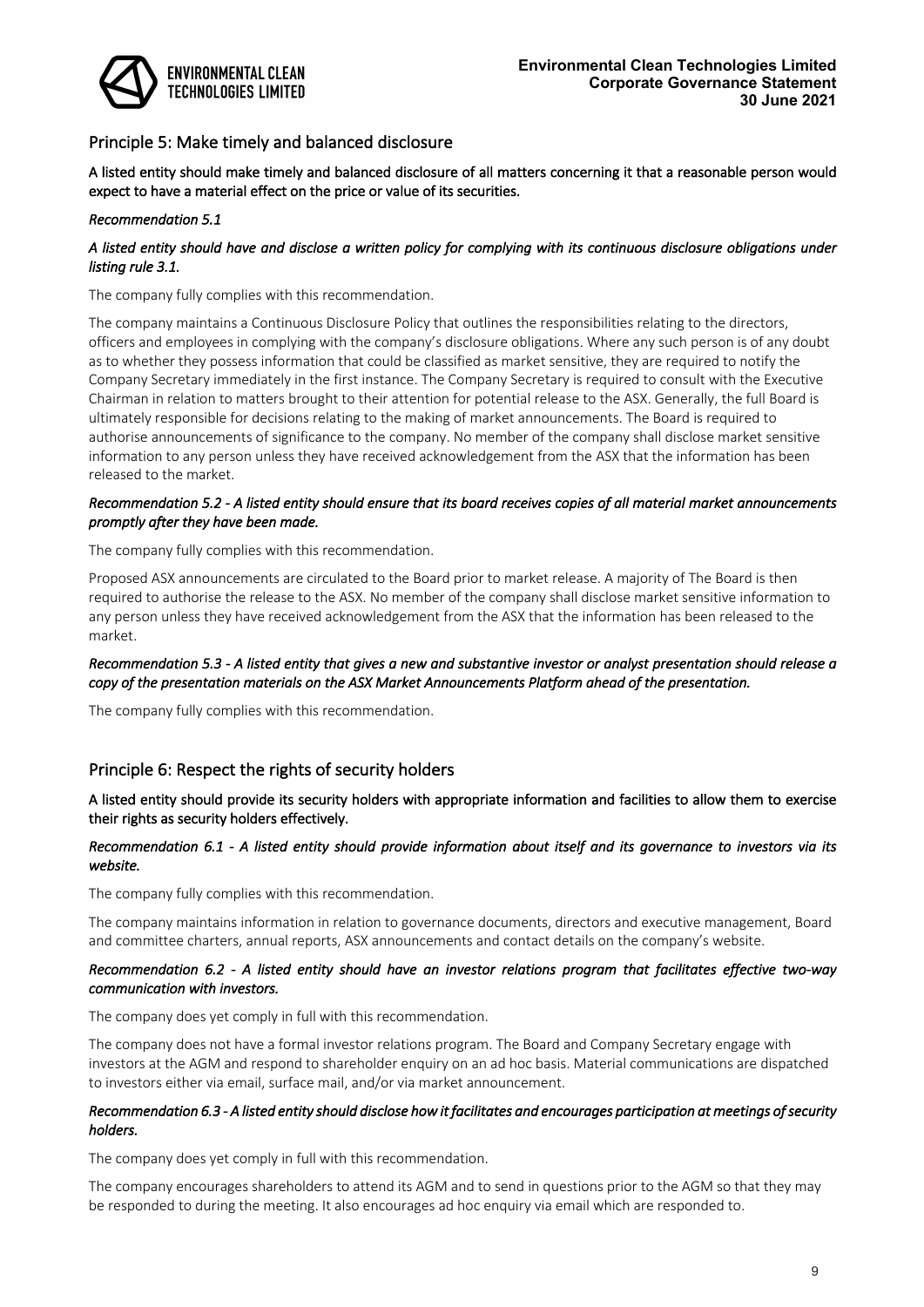

# *Recommendation 6.4 - A listed entity should ensure that all substantive resolutions at a meeting of security holders are decided by a poll rather than by a show of hands.*

The company fully complies with this recommendation.

ECT's constitution (12.2) provides for a show of hands during the meeting to decide a resolution, but allows for a poll (12.14) when requested by the Chair.

Based on proxies already received and shares held at the meeting, the chairman can call a poll should:

- The show of hands is not conclusive in favour of a particular resolution;
- The show of hands carries a number of votes that might not be conclusively in favour of a particular resolution, despite their being a show of hands conclusively in favour of a resolution;
- Shareholders holding at least 5% of the vote call for a poll.

### *Recommendation 6.5 - A listed entity should give security holders the option to receive communications from, and send communications to, the company and its security registry electronically.*

The company fully complies with this recommendation.

The company engages its share registry to manage the majority of communications with shareholders. Shareholders are encouraged to receive correspondence from the company electronically, thereby facilitating a more effective, efficient and environmentally friendly communication mechanism with shareholders. Shareholders not already receiving information electronically can elect to do so through the share registry, Automic Registry Services at www.automic.com.au.

# Principle 7: Recognise and manage risk

### A listed entity should establish a sound risk management framework and periodically review the effectiveness of that framework.

*Recommendation 7.1* 

*The board of a listed entity should:* 

- *(a) have a committee or committees to oversee risk, each of which:* 
	- *(1) has at least three members, a majority of whom are independent directors; and*
	- *(2) is chaired by an independent director;*

*and disclose:* 

- *(3) the charter of the committee;*
- *(4) the members of the committee; and*
- *(5) as at the end of each reporting period, the number of times the committee met throughout the period and the individual attendances of the members at those meetings; or*
- *(b) if it does not have a risk committee or committees that satisfy (a) above, disclose that fact and the processes it employs for overseeing the entity's risk management framework.*

The company does not currently comply with this recommendation.

The Board maintains a combined Audit and Risk Committee. The members of the Committee are detailed in Recommendation 4.1 above. None of the current members Committee members are independent, and the current Chair is not independent.

Details of the number of times the committee met and the individual attendances of the members at those meeting is disclosed within the Directors' Report of the company.

The charter and risk appetite statement of the Audit and Risk Committee can be found on the company's websitehttp://www.ectltd.com.au/about-us/corporate-governance/.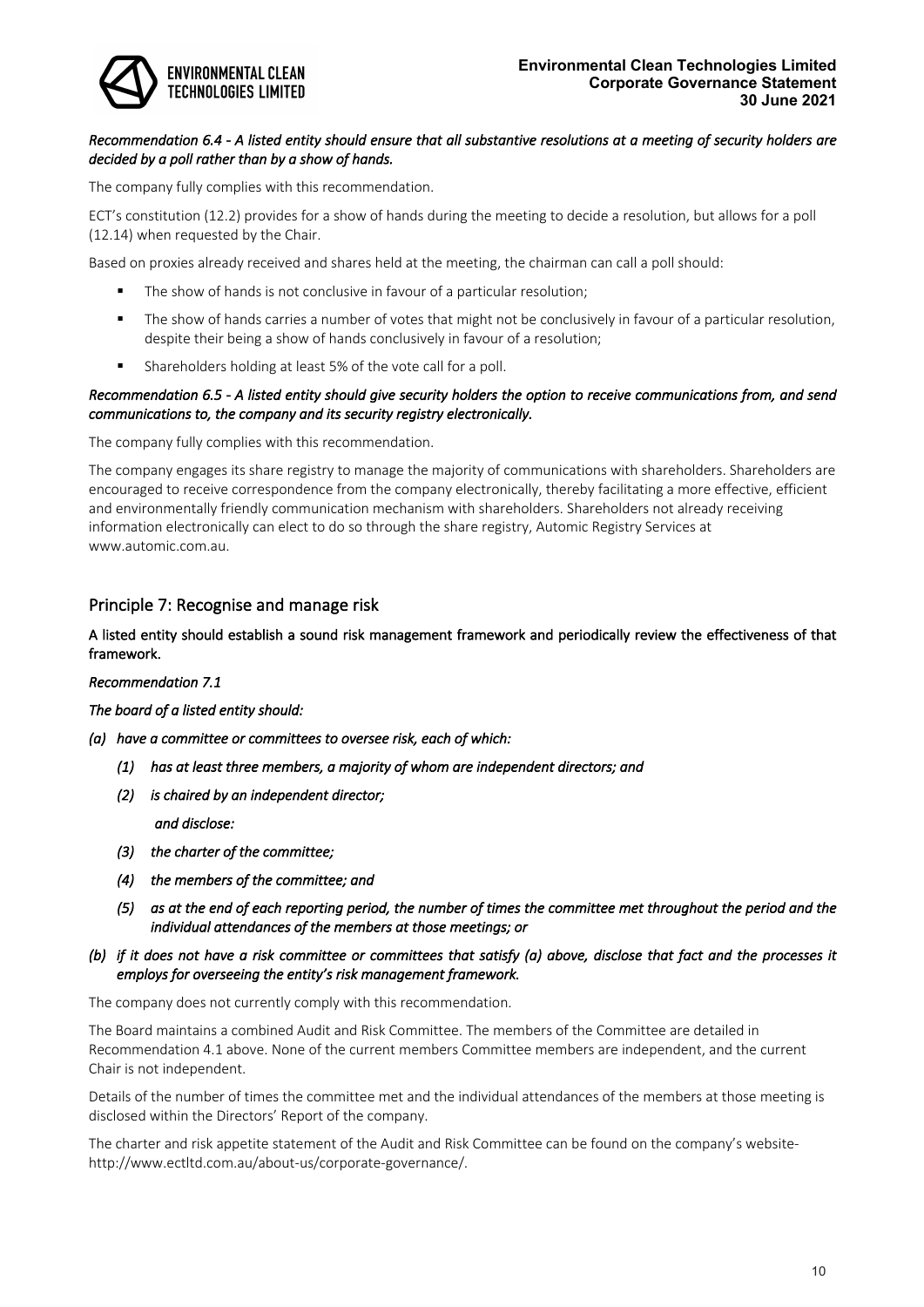

# *Recommendation 7.2 - The board or a committee of the board should:*

# *(a) review the entity's risk management framework at least annually to satisfy itself that it continues to be sound and that the entity is operating with due regard to the risk appetite set by the board; and*

#### *(b) disclose, in relation to each reporting period, whether such a review has taken place.*

The company fully complies with this recommendation.

The Audit and Risk Committee reviews the company's risk management framework periodically, and at least annually, to ensure that it remains suitable to the company's operations and objectives and that the company is operating within the risk parameters set by the Board. The committee ensures that the framework takes into account emerging risks, and including digital disruptions, cyber-security, privacy and data breaches, sustainability and emerging climate change.

As a consequence of the last review undertaken for the year ended 30 June 2021, there were no significant recommendations made.

#### *Recommendation 7.3 - A listed entity should disclose:*

*(a) if it has an internal audit function, how the function is structured and what role it performs; or* 

# *(b) if it does not have an internal audit function, that fact and the processes it employs for evaluating and continually improving the effectiveness of its governance, risk management and internal control processes.*

The company does not fully comply with this recommendation.

The company does not have a dedicated internal audit function.

The management of risk is important in the creation of shareholder value and is a priority for the Board and management. The company has a framework in place to safeguard the company's assets and interests and ensure that business risks are identified and properly managed. This includes procedures and limits to manage financial risk associated with exposures to foreign currencies and financial instruments. To assist in discharging this responsibility the Board has in place a control framework, which includes the following:

- an annual budget, approved by the directors;
- regular reporting to the Board on a number of key areas including safety, health, insurance and legal matters;
- adoption of clearly defined guidelines for capital expenditure including annual budgets, detailed appraisal and review procedures, levels of authority and due diligence requirements where businesses are being acquired or divested; and
- a comprehensive insurance program, including risk assessment analysis and plans to mitigate identifiable or foreseeable risks.

This function is operated completely independently of the external audit.

#### *Recommendation 7.4 - A listed entity should disclose whether it has any material exposure to environmental or social risks and, if it does, how it manages or intends to manage those risks.*

The company fully complies with this recommendation.

The Board acknowledges that stakeholders are requesting greater transparency relating to environmental and social risks faced as it can impact long-term value of the company. The Board constantly monitors, via the Audit and Risk Committee, any emerging risks that may impact on the performance or reputation of its businesses. Stakeholder perceptions are vitally important to the success of the group, and the company actively engages with various societal groups such as those representing consumers, suppliers, government, shareholders, indigenous community leaders, and media to gauge where the company could have risk exposures, could improve communications, pivot certain strategies, and how the company compares to its peers.

ECT's Board has resolved to adopt the World Economic Forum Environmental, Social and Governance (ESG) framework and instructed management to set up an impact measurement plan for each sustainability area which includes, but is not limited to, governance, anti-corruption practices, ethical behaviour, human rights, carbon emissions, land use, ecological sensitivity, workplace health & safety, diversity and inclusion, pay equality and community giving.

Based on the interactions the company has had in monitoring risk, the Board does not currently believe that are currently any emerging material environmental or social risk faced by its businesses. The company will continue to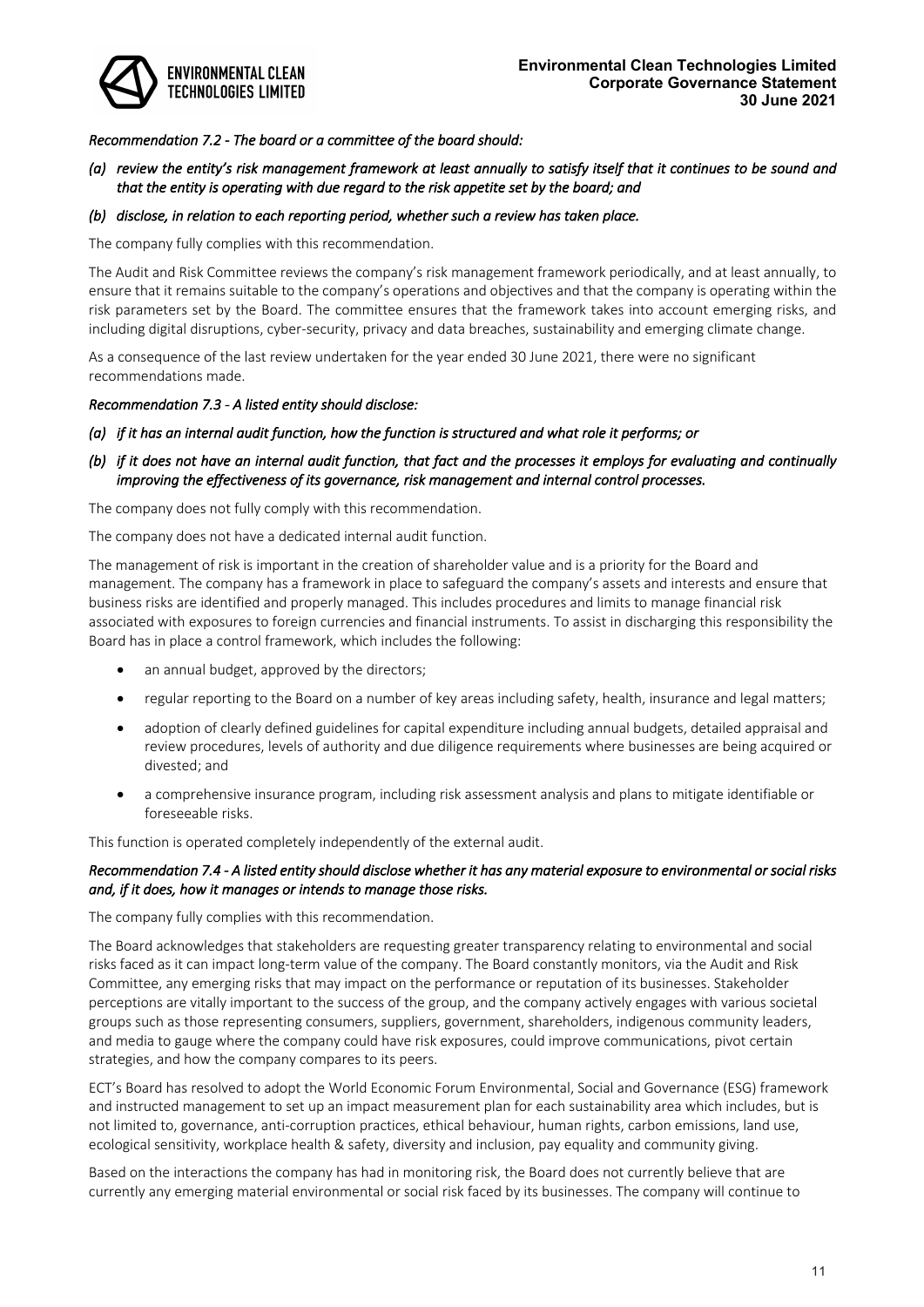

ensure the market is informed as to any material risks that may arise in accordance with the requirements of the ASX Listing Rules.

Refer also to the company's Annual Report for disclosures relating to the company's material business risks (including those that could adversely affect the company's prospects for future financial years) and how these risks are managed. Refer to commentary at Recommendations 7.1 and 7.2 for information on the company's risk management framework.

# Principle 8: Remunerate fairly and responsibly

A listed entity should pay director remuneration sufficient to attract and retain high quality directors and design its executive remuneration to attract, retain and motivate high quality senior executives and to align their interests with the creation of value for security holders and with the entity's values and risk appetite.

*Recommendation 8.1 - The board of a listed entity should:* 

- *(a) have a remuneration committee2 which:* 
	- *(1) has at least three members, a majority of whom are independent directors; and*
	- *(2) is chaired by an independent director,*

 *and disclose:* 

- *(3) the charter of the committee;*
- *(4) the members of the committee; and*
- *(5) as at the end of each reporting period, the number of times the committee met throughout the period and the individual attendances of the members at those meetings; or*
- *(b) if it does not have a remuneration committee, disclose that fact and the processes it employs for setting the level and composition of remuneration for directors and senior executives and ensuring that such remuneration is appropriate and not excessive.*

The company does not yet fully comply with this recommendation.

The company does not maintain a Remuneration Committee as it is considered that the current size of the Board does not warrant the formal establishment of a separate committee. The Board therefore performs the function of such a committee which includes setting the company's remuneration structure, determining eligibilities to incentive schemes, assessing performance and remuneration of senior management and determining the remuneration and incentives of the Board, MD and Company Secretary. The Board may obtain external advice from independent consultants in determining the company's remuneration practices, including remuneration levels, where considered appropriate.

The members of the Board and the skills they bring to the company are detailed in Recommendations 2.2 and 2.3. Details of the qualifications and experience of the members of the Board are also contained in the Directors' report.

The full Board oversees remuneration policy and monitors remuneration outcomes to promote the interests of shareholders by rewarding, motivating and retaining employees regardless of sex, age, disability, race, ethnicity, origin, or other status.

#### *Recommendation 8.2 - A listed entity should separately disclose its policies and practices regarding the remuneration of non-executive directors and the remuneration of executive directors and other senior executives.*

The company fully complies with this recommendation.

Non-executive directors are remunerated by way of cash fees and superannuation contributions and shares in lieu of fees, which aligns the long-term interests of the company's shareholders and its non-executive directors. The level of remuneration reflects the anticipated time commitments and responsibilities of the position.

Executive directors and other executive management are remunerated using fixed remuneration if they are an employee, or an hourly rate if they are a contractor, plus shares in lieu of fees. All purchases of shares in the company are subject to the company's share trading policy and legal prohibitions.

<sup>&</sup>lt;sup>2</sup> (LR12.8) An entity included in the S&P/ASX 300 Index at the beginning of the financial year must have a remuneration committee comprised solely of nonexecutive directors for the entire year.